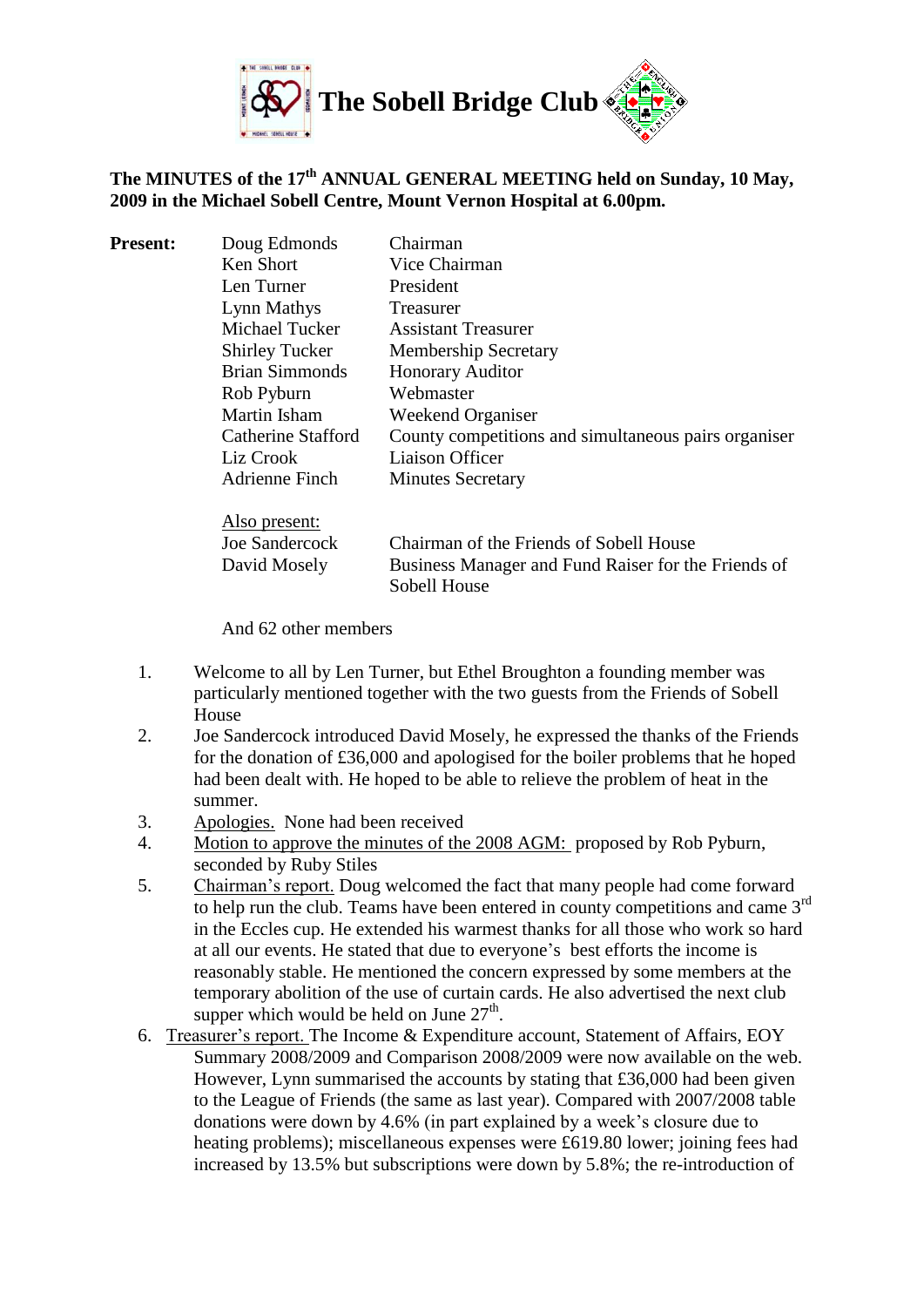

the bridge suppers made £1,335.11 and Christmas nibbles £315.42; simultaneous pairs income was down by 4.7%. Lynn felt that the net surplus for this year was only down by £474.74 which bearing in mind the current economic conditions is an excellent result.

- 7. Motion that the accounts be accepted, proposed by Martin Isham, seconded by Irene Willis
- 8. There being no secretary to report, and no motions to consider changes to the Constitution, Doug moved the meeting on to the election of committee members.
- 9. Election of committee members. Those currently in post were prepared to stand again and they were elected unanimously. Daphne Santon had resigned as Friday afternoon organiser and Neil Frais had volunteered to take her place. John Francis had volunteered to become club secretary. He was proposed by Adrienne Finch and seconded by Catherine Stafford and duly elected
- 10. Election of Honorary Auditor. Brian Simmonds was proposed by Rob Pyburn and seconded by Ken Short.
- 11. Pay to Play. Doug presented a briefing paper to the meeting outlining the reasoning and costs of 'Pay to Play', which, if the club registered would make every player an automatic member of the EBU. He asked Rob Pyburn to support the motion and Terry Butfield to oppose it. Following an extensive discussion the meeting carried the motion by a substantial majority.
- 12. AOB. There was a discussion on the abolition of the used of curtain cards which the chairman agreed to take back to the committee, but would continue for the moment.

A request was made to buy an automatic dealing machine. Doug said that this had already been visited by the committee who had voted against.

A vote of thanks was extended to Geoff Gray who had resigned as secretary after a long standing commitment, and to all the committee

13. The meeting closed at 19.00.